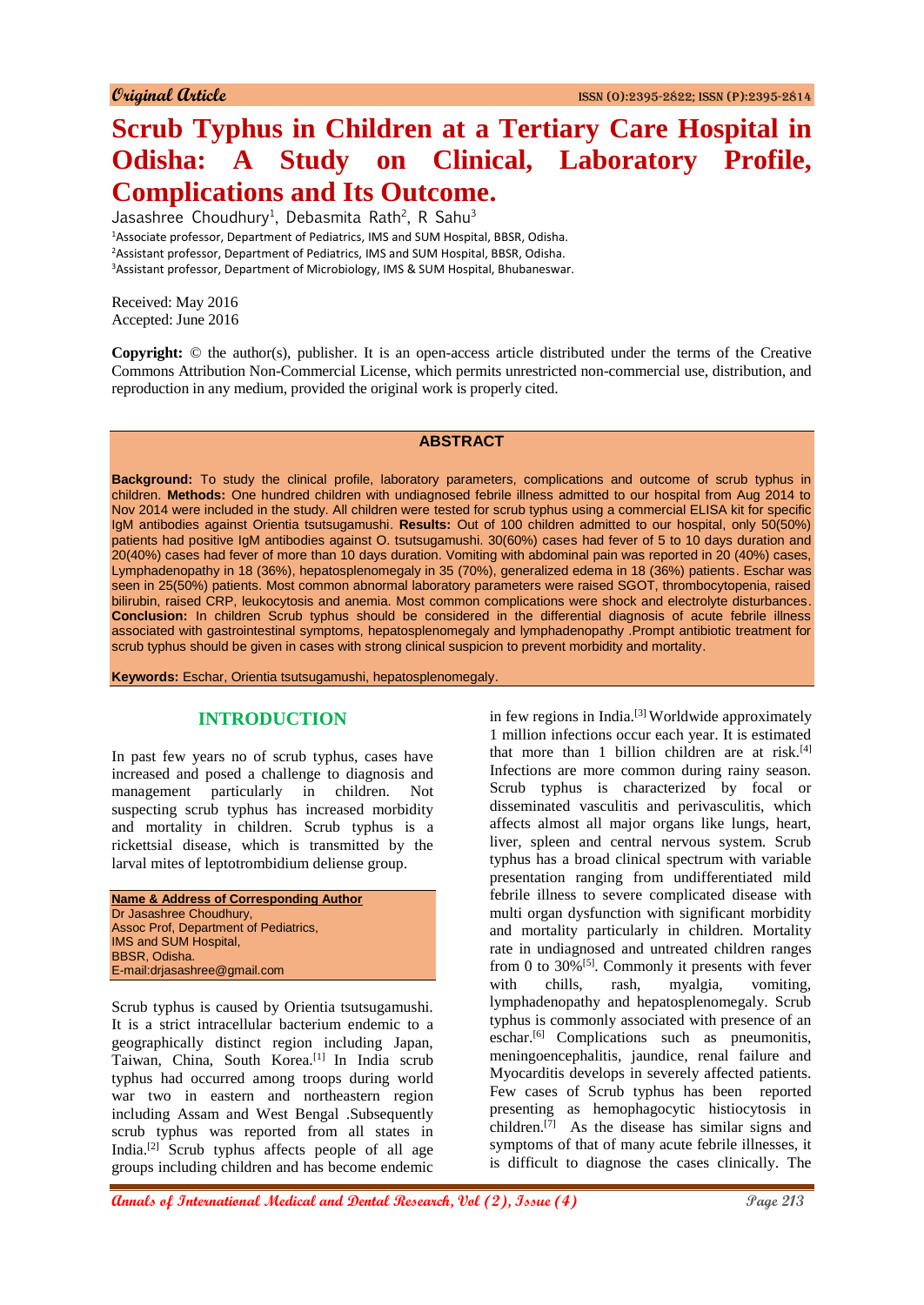diagnosis of Scrub typhus is mainly based on serological tests.<sup>[8]</sup> Indirect immuno-florescent antibody test is the gold standard test for scrub typhus. ELISA to detect scrub typhus IgM can be used for quick diagnosis and treatment as it has good sensitivity and specificity. Scrub typhus responds to common antibiotics like doxycycline, azithromycin and tetracycline. So clinical suspicion with laboratory confirmation by serology and prompt treatment can significantly reduce the morbidity and mortality in children. There is paucity of studies on scrub typhus in children. So we have conducted the study to assess clinical, laboratory profile, complications and outcome of scrub typhus in children.

### **MATERIALS AND METHODS**

This prospective observational study was conducted in a tertiary care teaching hospital in Bhubaneswar, Odisha from August 2014 to November 2014. After getting the approval from institutional ethical committee and informed consent of parents, pediatric patients from 1 yr to 14 year age group presenting with febrile illness were evaluated. All cases presenting with fever lasting for more than 5 days were included in the study. Common causes of fever such as malaria, dengue fever, pharyngitis, enteric fever, urinary tract infection were excluded after detail history, clinical examination and appropriate laboratory investigations such as urine analysis, complete blood count, smear for malarial parasite, QBC test for malaria, dengue Elisa, Widal test and blood culture and urine culture. Chest X-ray, abdominal ultrasonography, cerebrospinal fluid (CSF) examination, renal function tests and liver function tests were done as and when necessary. Specific IgM antibodies against O. tsutsugamushi was done by ELISA. ELISA test was based on detection of IgM antibodies against 56 Kda antigen. Children with positive IgM antibodies against O. tsutsugamushi were diagnosed as having scrub typhus. Complications such as hepatitis, meningitis, meningoencephalitis, hypotension, myocarditis, acute renal failure and shock were noted. Despite administration of isotonic intravenous fluid bolus >60 ml/kg in 1 hour; decrease in blood pressure (BP)  $\leq 5^{th}$  percentile for age or systolic  $BP < 2$  standard deviation (SD) below normal for age or requiring vaso-active drug to maintain BP was labeled as shock. Meningitis was defined as altered sensorium with signs of meningeal irritation associated with elevated proteins and cells on cerebrospinal fluid (CSF) analysis. In laboratory parameters, leukocytosis was considered when white cell count (WBC) was more than 12000 cells/cmm and leucopenia was defined as WBC < 4000 cells/cmm.

Thrombocytopenia was considered when platelet count was < 150,000 cells/cmm. Raised SGOT > 40IU/L, raised SGPT >55IU/L and raised bilirubin was > 1 mg/dl were considered as abnormal liver function.<sup>[9]</sup> The children who were serologically diagnosed of having scrub typhus or those with strong clinical suspicion of scrub typhus, were given doxycycline (in children  $> 8$  years of age, in critically ill patient and those who did not respond to azithromycin). Azithromycin was given orally or parenterally in children  $\lt 8$  years of age. All other supportive measures like transfusion of blood components, inotropic support were given as and when required. Clinical and laboratory parameters and complications associated with scrub typhus were analyzed.

#### **RESULTS**

A total of 100 children with undiagnosed fever were included in the study. 50 children (50%) had positive IgM antibody against scrub typhus. Mean age of presentation was 60 months with age range of 12 months to 14 years. Male: Female ratio was 2:1.80% of scrub typhus cases were from rural area. Out of 50 children, 8 were undernourished and 42 were with normal nutritional status. The common clinical features are shown in [Table 1] and laboratory parameters are shown in [Table 2]. Complications are shown in [Table 3]. Pneumonitis was seen in 2(4%) children and hypotension in 10 (20%) children out of which 8 children needed inotropic support. Meningoencephalitis was seen in 1 (2%) cases. Hepatosplenomegaly (75%) was the most common presentation followed by fever (60%), escar (50%), nausea/vomit /pain abdomen (40%), lymphadenopathy (36%), oedema (36%), and pneumonitis (4%). Only one child with meningoencephalitis died in the hospital. All the remaining children recovered within 1 to 5 days of starting treatment. Azithromycin was given in 30 children and Doxycycline in 20 children.

| <b>Table 1:</b> Clinical presentation of scrub typhus |                                  |  |
|-------------------------------------------------------|----------------------------------|--|
| <b>Clinical features</b>                              | No. of patients<br>$[n=50]$ (%)] |  |
| Fever $(5-10 \text{ days})$                           | $30(60\%)$                       |  |
| Fever $(>10 \text{ days})$                            | 20 (40%)                         |  |
| Hepatosplenomegaly                                    | 35 (70%)                         |  |
| Hepatomegaly only                                     | 15 (30%)                         |  |
| Nausea/Vomiting/pain abdomen                          | 20 (40%)                         |  |
| Lymphadenopathy                                       | 18 (36%)                         |  |
| Eschar                                                | 25(50%)                          |  |
| Cough                                                 | 12(24%)                          |  |
| Altered sensorium                                     | 6(12%)                           |  |
| Pedal /generalized edema                              | 18 (36%)                         |  |
| Headache                                              | 10(20%)                          |  |
| Meningeal signs                                       | $1(2\%)$                         |  |
| Rash                                                  | 3(6%)                            |  |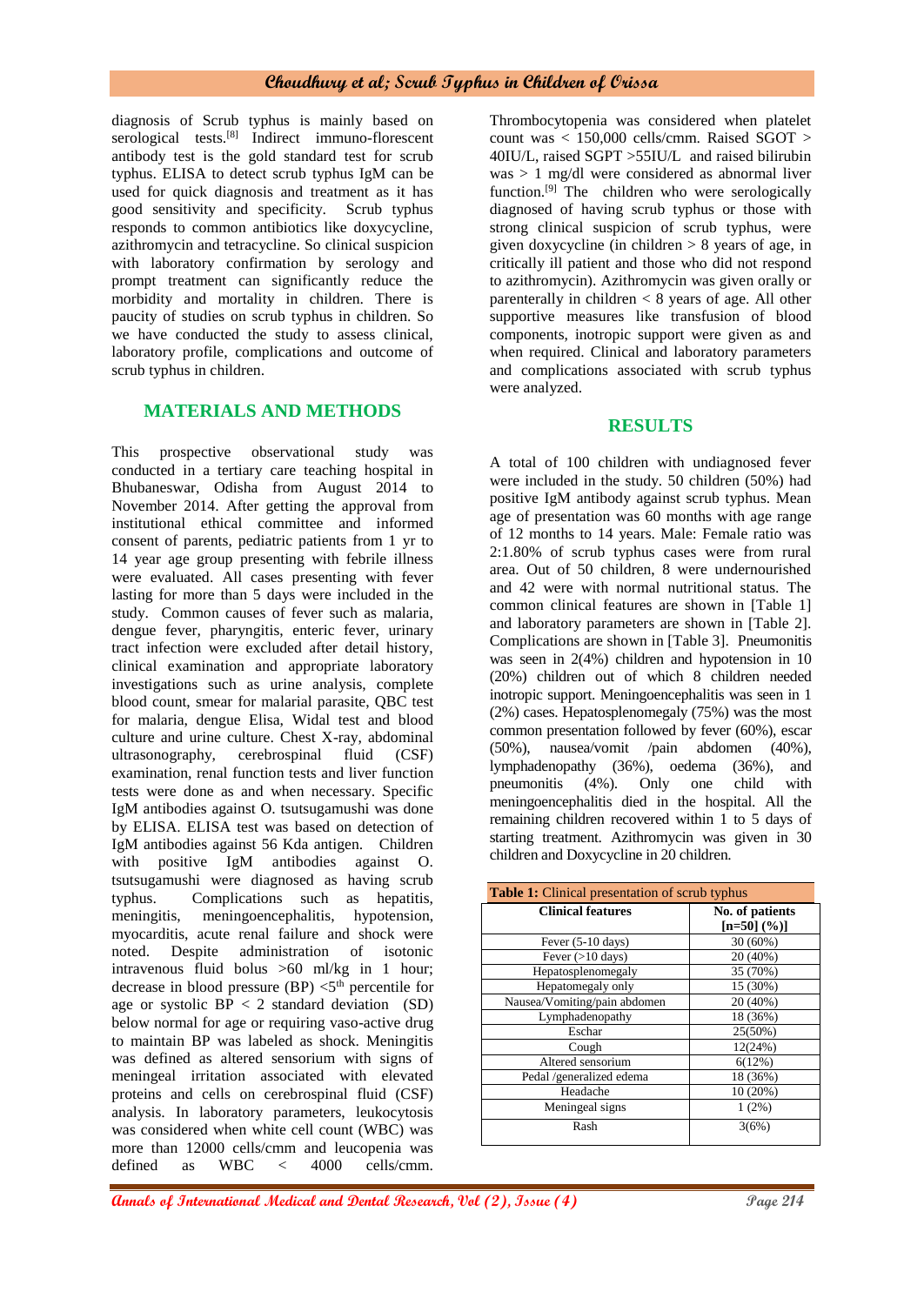| <b>Table 2:</b> Laboratory abnormalities in scrub typhus |                                   |  |
|----------------------------------------------------------|-----------------------------------|--|
| <b>Laboratory</b> parameter                              | No. of patients $[n=50\degree\%]$ |  |
| Raised SGOT                                              | 27(54%)                           |  |
| $Hb(\leq 11gm\%)$                                        | $25(50\%)$                        |  |
| Thrombocytopenia                                         | 16 (32%)                          |  |
| Raised SGPT                                              | 8(16%)                            |  |
| Leukocytosis                                             | 16 (32%)                          |  |
| Raised Bilirubin                                         | 4(8%)                             |  |
| CRP(>1mg/dl)                                             | 50(100%)                          |  |

| <b>Table 3:</b> Complications of scrub typhus |                                 |  |
|-----------------------------------------------|---------------------------------|--|
| <b>Complications</b>                          | No. of patients<br>$[n=50(\%)]$ |  |
| Electrolyte disturbances                      | 8(16%)                          |  |
| Acute renal failure                           | 2(4%)                           |  |
| Shock                                         | 10(20%)                         |  |
| Meningoencephalitis                           | $1(2\%)$                        |  |
| Pneumonitis                                   | 2(4%)                           |  |
| G.I bleed                                     | 2(4%)                           |  |

## **DISCUSSION**

In last few years several reports of scrub typhus outbreaks has been reported from all over India.<sup>[10]</sup> More than half of patients of scrub typhus were found among pediatric age group. The present study was conducted in the rainy season for which we have detected large no of cases. Monsoon and post monsoon surge of scrub typhus has been reported previously<sup>[11]</sup> In our study fever was the common presentation in all cases .Fever was associated with hepatosplenomegaly, lymphadenopathy, vomiting and pain abdomen. The pathognomonic feature of scrub typhus is an eschar at the site of bite of the mite. Eschar was seen in 50% of cases in our study, which is similar to other studies.<sup>[12]</sup> Lymphadenopathy is one of the most common presentation in scrub typhus with similarity to our study.<sup>[13]</sup> Lymphadenopathy can be a differentiating feature from other common febrile diseases like dengue and malaria where organomegaly is a common finding. Usually O. tsutsugamushi infects vascular endothelium leading to vasculitis, capillary leak and organ dysfunction.[14] In our study Serum transaminases were elevated in large number of patients which is similar to few other studies. $[15]$  So in all children suffering from fever of unknown origin with deranged liver function, we should take scrub typhus as a differential diagnosis.[16] Anemia, Leukocytosis and thrombocytopenia and low serum albumin and raised CRP are other laboratory findings thought to be associated with severe scrub typhus[16]. Serious complications of scrub typhus include gastro intestinal bleed, myocartitis, meningitis, meningoencephalitis, pneumonitis and acute kidney injury which can increase morbidity and mortality in children. $[17]$  The gold standard of diagnosis in scrub typhus is serology. The gold standard serological tests are immunofluorescence

antibody test or indirect immunoperoxidase assay.[18] Weil-Felix test is a cheaper test with high specificity, but it lacks sensitivity.<sup>[19]</sup> In the present study, we used ELISA testing for IgM antibodies against O. tsutsugamushi for diagnosis. ELISA testing for IgM has a good sensitivity and specificity of 90%.<sup>[20]</sup> Complications in scrub typhus develop after first week of illness due to increased blood load of O. tsutsugamushi.<sup>[21]</sup> Khandelwal et al has studied clinical and laboratory manifestation of scrub typhus in 183 children with fever and opined that scrub typhus should be considered in the differential diagnosis of acute febrile illness with hepatosplenomegaly,<br>lymphadenopathy and gastro intestinal lymphadenopathy and gastro intestinal symptoms.<sup>[22]</sup> Mahesh kumar et al<sup>[23]</sup> and Devarajan et  $al^{[24]}$  in their respective studies suggested that scrub typhus should be considered in all hospitalized children with eschar, splenomegaly and thrombocytopenia. Further Mahesh Kumar also reported higher incidence of myocarditis and acute kidney injury in his study.<sup>[23]</sup> Murli Krishnan studied 100 children and opined that high index of suspicion of scrub typhus should be made and prompt antibiotic therapy should be started accordingly.[25]

The recommended treatment regimen for scrub typhus in children > 8 yrs is doxycycline (4 mg/kg/day PO or IV divided every 12 hours, maximum 200 mg/day) and azithromycine (10 mg/kg/day) for 7 days. Alternative regimens include tetracycline (25-50 mg/kg/day PO divided every 6 hours, maximum 2 gm/day) or chloramphenicol (50-100 mg/kg/day divided every 6 hours IV, maximum 4 g/24 hr). Therapy should be continued for a minimum of 5 days and until the patient has been afebrile for  $\geq$  3 days to avoid relapse.[26]

### **CONCLUSION**

Although incidence and prevalence of Scrub typhus is less common in comparison to other diseases we must suspect and investigate it. Scrub typhus should be suspected in all cases presenting with fever, hepatosplenomegaly, lymphadenopathy and other nonspecific symptoms like pain abdomen, nausea, vomiting particularly where no other definite diagnosis could be made. Specific tests like IgM ELISA should be done to confirm the diagnosis in suspected cases. Any delay in diagnosis and treatment may lead to complications like shock, gastro intestinal bleed, pneumonitis, meningoencephalitis and acute renal failure with significant morbidity and mortality in children. High index of clinical suspicion with prompt empirical antibiotic treatment is needed for complete recovery and better outcome.